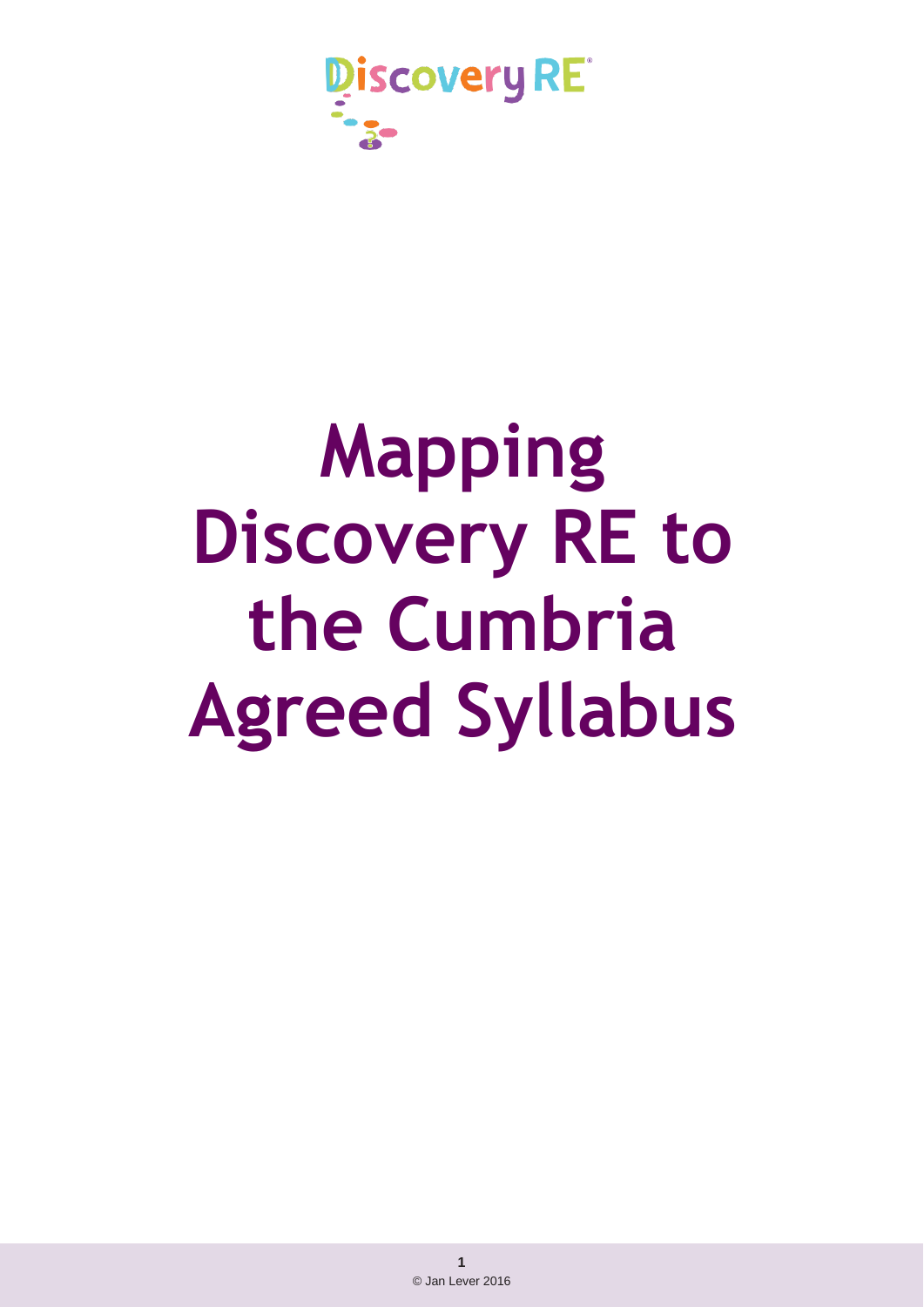

# **Mapping Discovery RE to the Cumbria Agreed Syllabus**

The mapping document that follows compares:

- 1. the pedagogies (teachingapproaches)
- 2. the 'which religion/belief system when?' requirements
- 3. the subject knowledge content and
- 4. the assessment process

#### **Introduction**

Discovery RE is a set of detailed medium-term plans for RE from Years F1/2 to Year 6. It adopts an enquiry based approach to teaching and learning. Christianity is taught in every year group, with Christmas and Easter given new treatment each year, developing the learning in a progressive way. Buddhism, Hinduism, Islam, Judaism and Sikhism are also covered. Humanist perspectives are added when appropriate in some enquiries. Each enquiry unit demands the equivalent of 6 lessons, but teaching time could be blocked over perhaps 3 half days to enhance learning. Each enquiry has a learning objective which shows the learning over the enquiry and SMSC (Spiritual, Moral, Social and Cultural) development opportunities are mapped throughout as is each enquiry's contribution to the British Values agenda.

1. The pedagogies (teaching approaches)

Discovery RE is an enquiry-based approach to Religious Education, a different enquiry for every half-term (6 per year) focusing on one religion at a time.

The aim is to deepen children's critical thinking skills through greater subject knowledge and also to allow their own spiritual development.

Each enquiry has a big enquiry question e.g. What is the best way for a Sikh to show commitment to God? and this is explored with a 4-step process:

Engagement (How can I relate to the underpinning concept in my own world?)

Investigation (What do I need to learn about the religion in order to answer the big question)

Evaluation (How well can I apply this knowledge to the big question using critical thinking/evaluation skills?)

Expression (Can I express what difference this enquiry has made to me, my thinking and my starting point?)

The agreed syllabus for Cumbria is an enquiry based syllabus. It states that

'Enquiry is integral to the process of teaching and learning in RE so pupils are encouraged and challenged to question and be curious about the meaning, purpose and value of life.'

The syllabus stipulates three aims of RE, these enable young people to be

- A Informed
- B Expressive
- C Enquiring and Reflective

Discovery RE, with its enquiry model, is an ideal vehicle to help deliver the aims of the Cumbria syllabus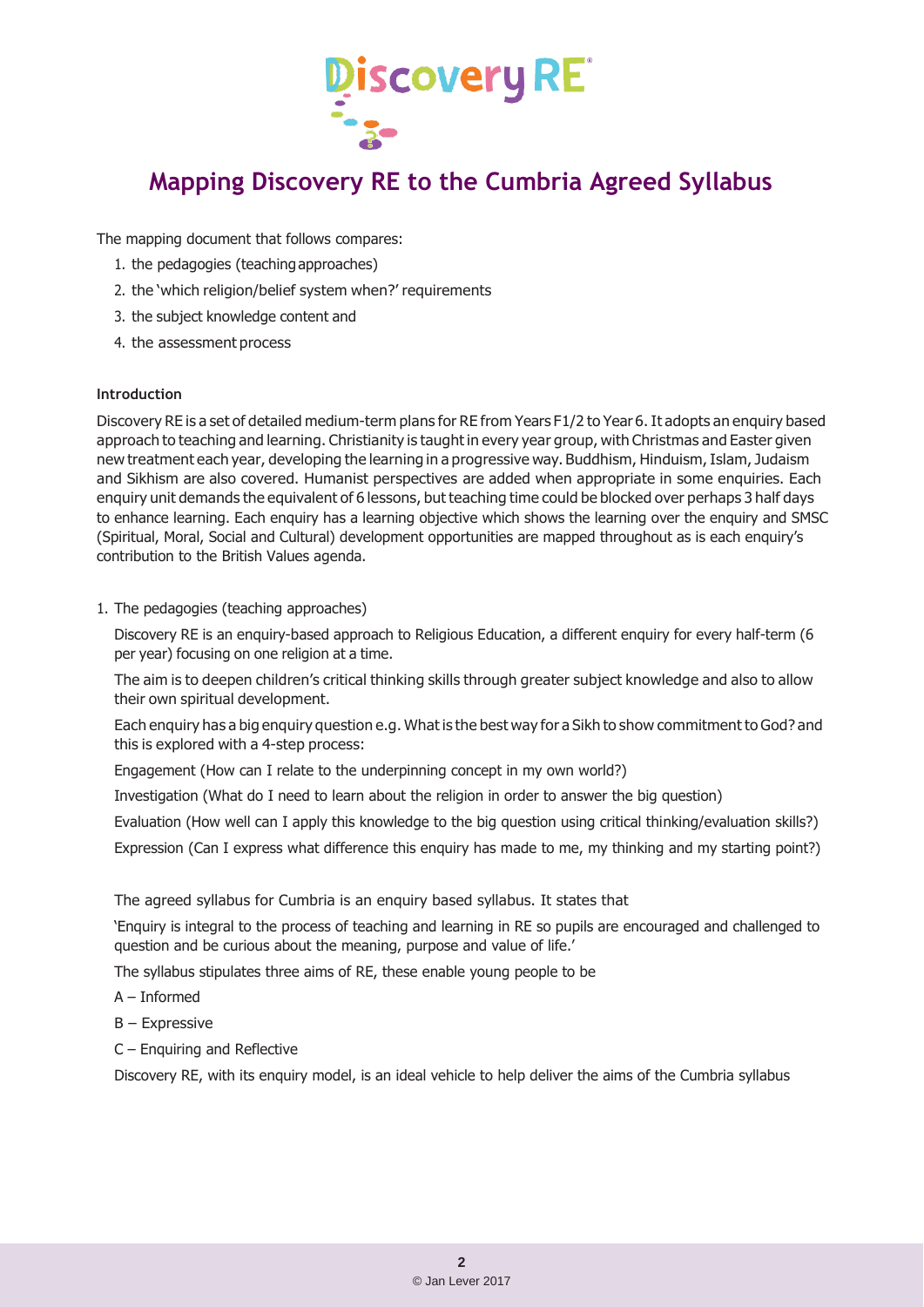

2. Which religion/swhen?

Discovery RE

Christianity in every year group with one other religion each year from: Buddhism, Hinduism, Islam, Judaism and Sikhism.

Discovery RE studies Christianity in every year group with a spiral developmental approach, Christmas and Easter being given different treatment each year to deepen understanding.

Most year groups then have a choice of which other religion to study alongside Christianity, meaning that it is possible to enable children to encounter all 6 principal religions by the end of Key Stage 2 (11 years old)

Year 1 Christianity plus Judaism

Year 2 Christianity plus Judaism OR Islam

Year 3 Christianity plus Hinduism OR Sikhism

Year 4 Christianity plus Judaism OR Buddhism

Year 5 Christianity plus Hinduism OR Sikhism (whichever was not taught in Year 3)

Year 6 Christianity plus Islam

As Discovery RE is medium term planning it is perfectly possible to move planning between adjacent year groups and differentiate accordingly. If this is done then all the enquiries for the specific religion should be moved to the other year group, not just one or two.

Which religions when in the Cumbria agreed syllabus?

The Cumbria syllabus stipulates the following coverage:

Christianity should be studied throughout each Key Stage

The other 5 principal religions represented in Britain should be studied across the Key Stages.

They are split into 2 groups,

Group A - Judaism and Islam

Group B - Hinduism, Buddhism and Sikhism

By the end of KS2 pupils should have an adequate understanding of at least 3 religions

During the Foundation Stage learners should experience enquiry-based RE-related activities from a range of religions

Key Stage 1 - Pupils study Christianity and one other principal religion from Group A or B. Knowledge of aspects of other religions and world views will also feature

Key Stage 2 - Pupils study Christianity plus the same other principal religion encountered in Key Stage 1. They also study a different religion from the group not studied so far. Knowledge of aspects of other religions and world views, especially those with a local presence will also feature.

Discovery RE gives opportunities for Christianity to be studied in every year group and enquiries into the other 5 principal religions to be selected at each school's discretion. It thus provides the coverage and flexibility needed to meet the Cumbria syllabus requirements.

3. Subject Knowledge content

The overview grid below shows the themes and key content covered in each Discovery RE enquiry to make it easier for you to see how your syllabus content fits in.

See Overview Grid.

The Cumbria syllabus states that the content for RE should be delivered through an enquiry based approach highlighting key concepts with key questions (not specified) to be investigated. This runs through all the Key Stages.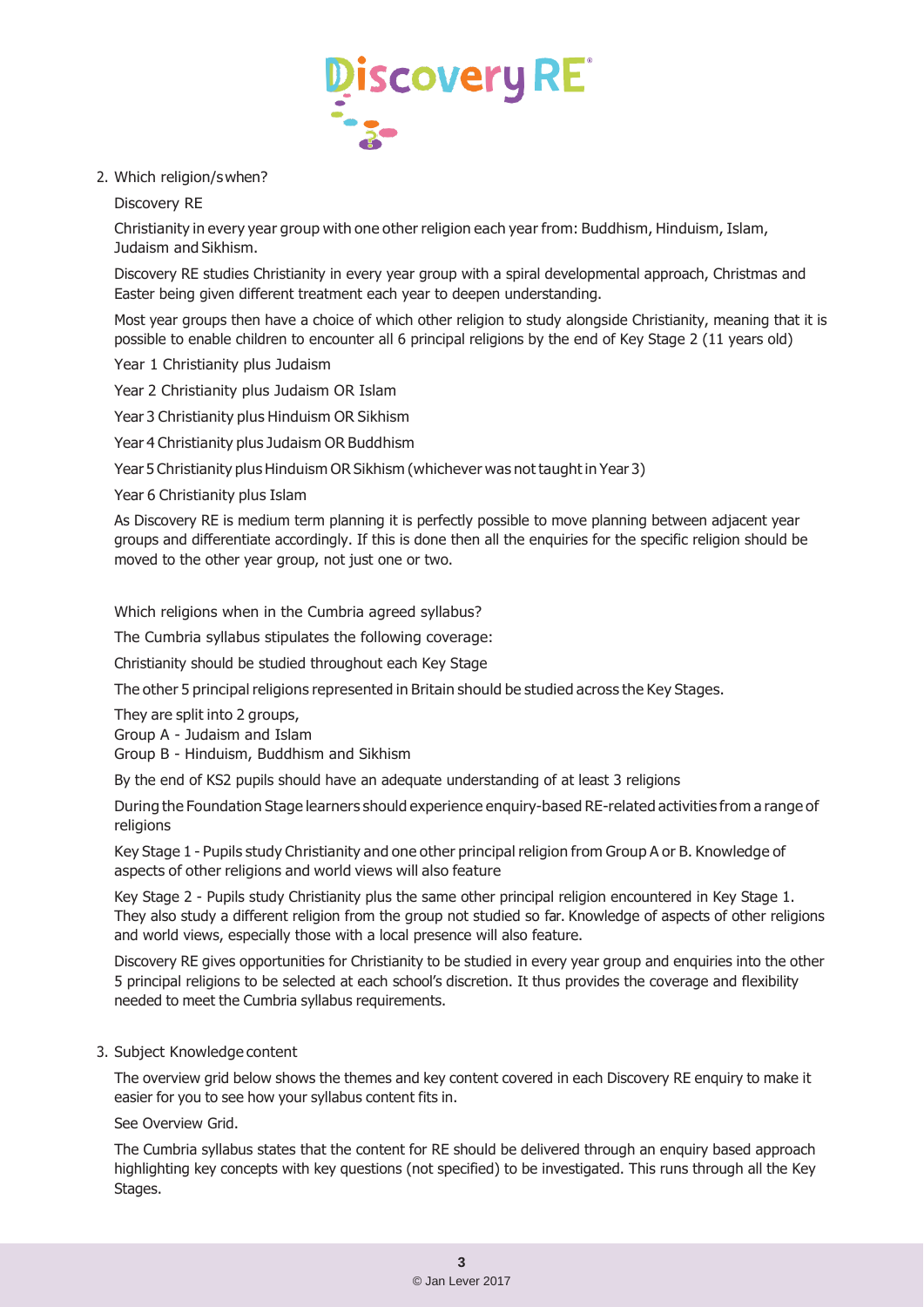

At the Foundation Stage Pupils should encounter religions and beliefs through special people, books, stories, times, places and objects and by visiting places of worship

Discovery RE also uses an enquiry based model.

During the Foundation Stage Discovery RE covers aspects of RE through big questions which focus on areas like special people, places, times and stories – this is consistent with the Cumbria syllabus. An example of the aligned coverage is shown below.

Some of the Foundation Stage big questions in Discovery RE are:

What can we learn from stories?

How do people celebrate?

These would fit well with the Cumbria recommendations on special stories and times.

At Key Stage 1, the Cumbria syllabus specifies that pupils should develop their knowledge and understanding of religions and worldviews, recognising their local, national and global contexts. Pupils study Christianity and one of the other principal five religions. A list of concepts to be studied across the Key Stages is included but choice is given as to when and where these are covered.

The list of concepts for Christianity is

- 1. Covenant
- 2. Fall
- 3. Forgiveness
- 4. Gospel
- 5. Incarnation
- 6. Relationship with God
- 7. Repentance
- 8. Salvation
- 9. Trinity
- 10. Creation

In the Discovery RE Key Stage 1 enquiries, children study Christianity and one or two other religions specifically Judaism and/or Islam. The religious concepts listed above in the Cumbria syllabus are encountered throughout Discovery RE.

To give an example, the Cumbria 'Creation' concept would fit with the Year 1 Discovery RE enquiry 'Does God want Christians to look after the world?'

At Key Stage 2 Pupils study Christianity plus the same other principal religion encountered in Key Stage 1. They also study a different religion from the group not studied. The syllabus states that

pupils should extend their knowledge and understanding of religions and worldviews, recognising their local, national and global contexts

The Cumbria syllabus includes a list of concepts for each principal religion to be covered across the Key Stages and gives some examples to give a flavour of the content. Choice is given to schools how and when they deliver content.

Discovery RE provides material covering content for the six principal religions up to the end of Key Stage 2. As this includes all the religions recommended in the syllabus, Cumbria schools would have the content they need in Discovery RE to help fulfil the syllabus requirements.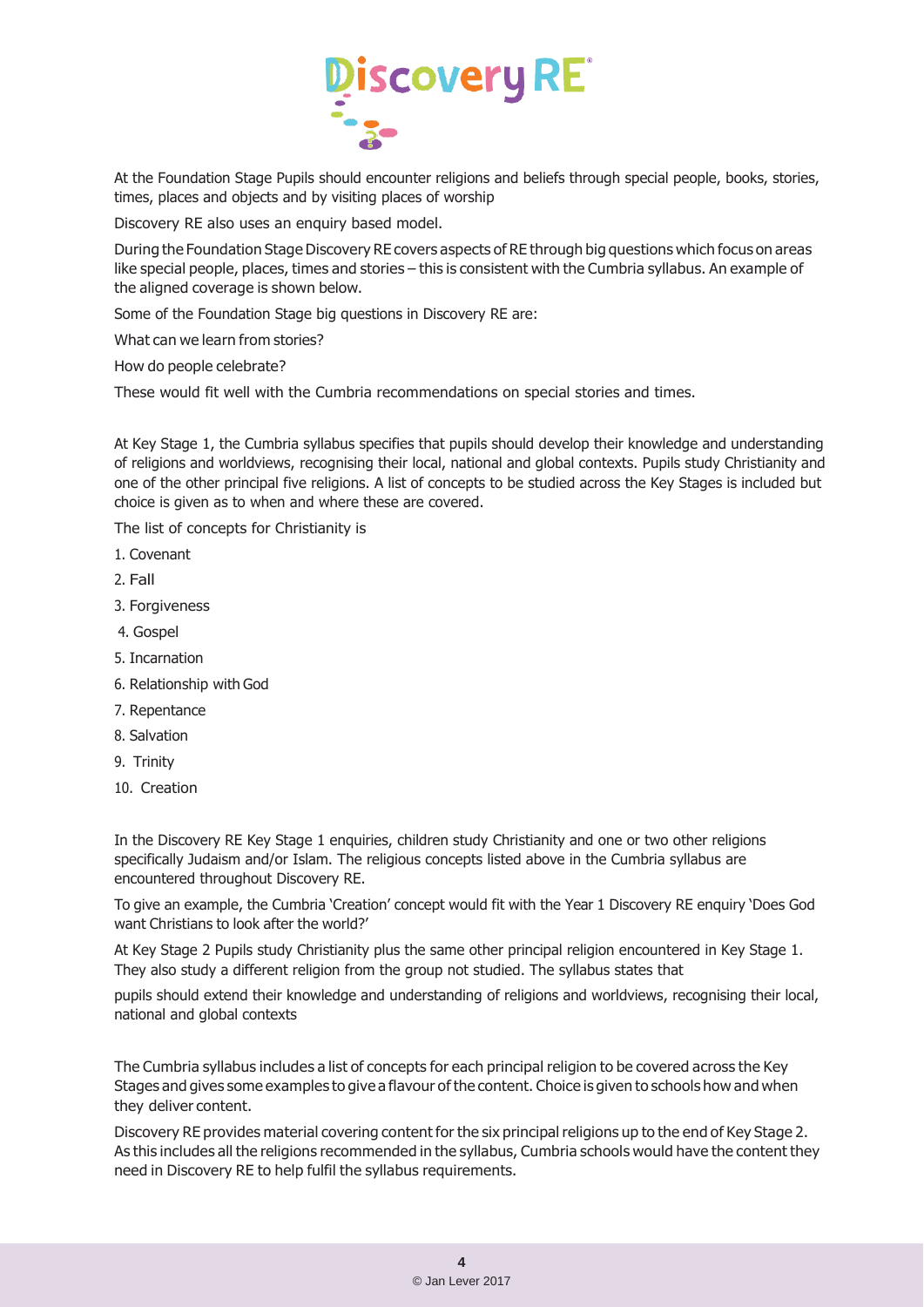

Many of the Key Stage 2 concepts in the Cumbria syllabus are reflected in Discovery RE content; some examples of this would be

- Christianity The concept 'Forgiveness' would fit well with the Discovery RE enquiry 'Is forgiveness always possible for Christians?
- Islam The concept 'Jihad' would fit well with the Discovery RE enquiry 'Does belief in Akhirah (life after death) help Muslims lead good lives?
- Hinduism The concepts' Karma, Samsara and Moksha' would fit well with the Discovery RE enquiry 'Do beliefs in Karma, Samsara and Moksha help Hindus lead good lives?'

These are just included just to give an example; other units are listed in the overview.

Cumbria schools would have plenty of choice in using Discovery RE material and would be able to cover the recommended religious concepts. Some areas may need to be topped up to ensure total coverage, however Discovery RE offers a framework that this content could be delivered in.

Please compare to the overview grid below.

4. The assessment process

#### Assessment in Discovery RE

Mindful that the majority of agreed syllabi for RE around the country used to align themselves to the 2 attainment target and 8-level scale system of assessing children's RE learning, the original edition of Discovery RE followed this pattern in order to be of service to teachers.

Some people are still obliged to follow agreed syllabi containing this system, so Discovery RE continues to reference the 2 attainment targets (albeit teasing out the different aspects of AT2).

However, mindful of the educational landscape 'beyond levels', we also offer an alternative colour-coded system:

• End of key stage age-related expectations for KS1, lower KS2 and upper KS2. This is similar to the RE Council non-statutory framework for RE (2013) which also suggests end of KS3 expectations, summarised as: (Abridged NCFRE showing the 3 strands A, B and C. (For Curriculum Framework for RE, just Google).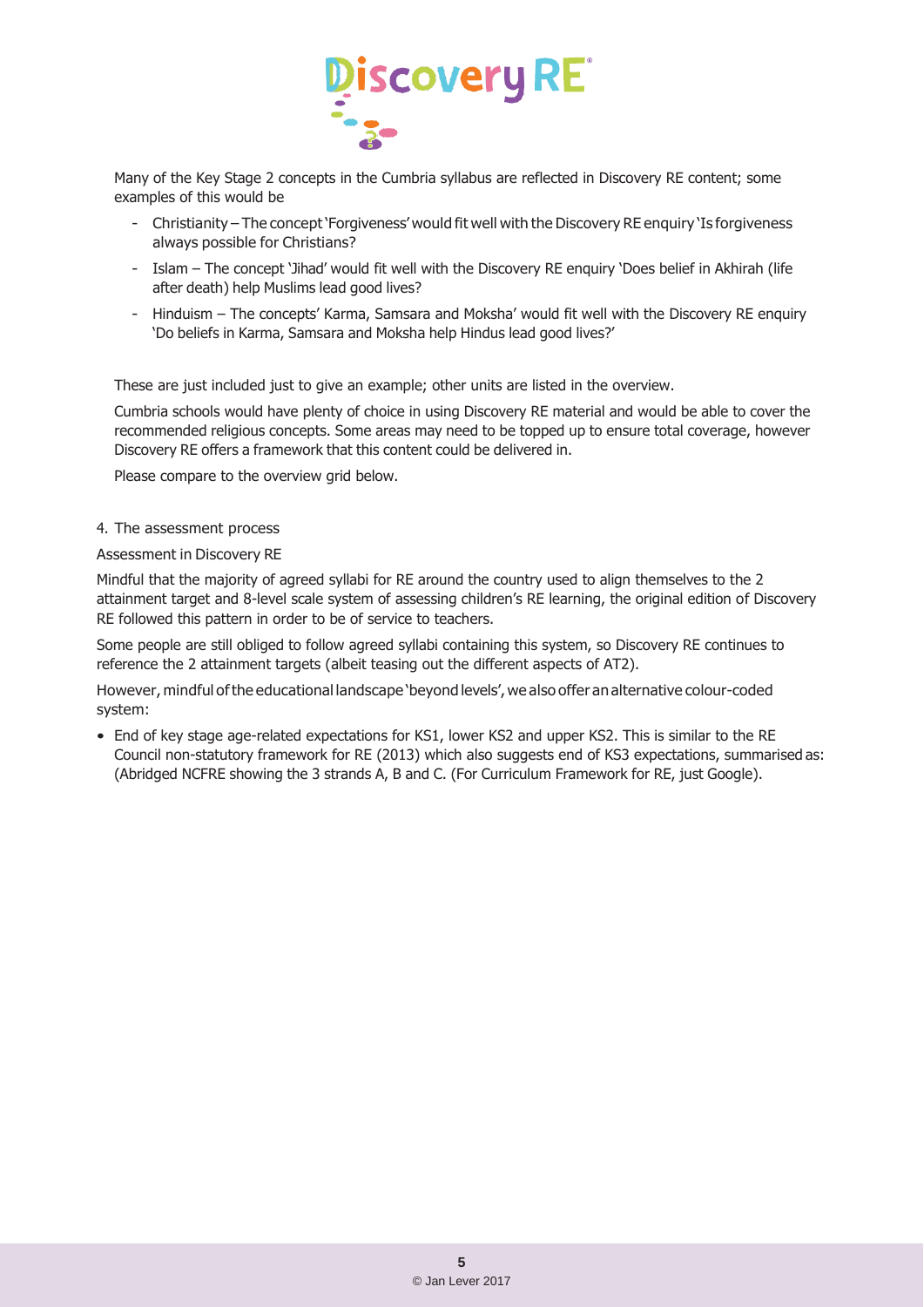

#### End of Key Stage colour-coded descriptors in Discovery RE

| "WORKING AT"                                                  | <b>GREEN DESCRIPTORS</b>                                                                                                                                                                                                                                                                                        | <b>BLUE DESCRIPTORS</b>                                                                                                                                                                                 | <b>RED DESCRIPTORS</b>                                                                                                                                                   |
|---------------------------------------------------------------|-----------------------------------------------------------------------------------------------------------------------------------------------------------------------------------------------------------------------------------------------------------------------------------------------------------------|---------------------------------------------------------------------------------------------------------------------------------------------------------------------------------------------------------|--------------------------------------------------------------------------------------------------------------------------------------------------------------------------|
| expectation.                                                  | Personal resonance with or<br>reflection on                                                                                                                                                                                                                                                                     | Knowledge and<br>understanding of the                                                                                                                                                                   | Skills of evaluation and<br>critical thinking in relation                                                                                                                |
| Most children are<br>expected to reach these<br>expectations. | • The concept / belief<br>underlying the subject<br>matter of the enquiry                                                                                                                                                                                                                                       | subject matter of<br>that enquiry (subject<br>knowledge)                                                                                                                                                | to the big enquiry question                                                                                                                                              |
|                                                               | • Child's own thoughts,<br>opinions, belief, empathy.                                                                                                                                                                                                                                                           |                                                                                                                                                                                                         |                                                                                                                                                                          |
| End of Key Stage 1<br>(Year 2, Age 7, 'old' Level<br>2)       | · I can tell you / talk about<br>what concepts like<br>belonging, commitment,<br>kindness, forgiveness<br>mean to me in my world<br>• I can verbalise and / or<br>express my own thoughts                                                                                                                       | I can recall facts about<br>the religions / beliefs I<br>have studied, begin to use<br>the religious vocabulary<br>and start to explain the<br>significance and meaning<br>of the facts, practices etc. | I can start to think through<br>the enquiry question<br>using some facts and am<br>beginning to see there<br>could be more than one<br>answer.                           |
| End of LOWER key Stage 2<br>(Year 4, Age 9, 'old' Level<br>3) | · I can tell you / talk about<br>the concept / belief e.g.<br>belonging and start to<br>relate this to the people I<br>am studying e.g. Jews.<br>• I can express my own<br>opinions and start to<br>support them with<br>rationale.                                                                             | I can recall facts about<br>religions I have studied,<br>select the facts that<br>are most significant to<br>the enquiry and start to<br>explain their relevance /<br>importance.                       | I can apply my knowledge<br>to the enquiry question and<br>give an answer supported<br>by one or more facts.                                                             |
| End of Key Stage 2<br>(Year 6, Age 11, 'old' Level<br>4)      | • I can explain how the<br>concept / belief e.g.<br>forgiveness resonates<br>in my own life and can<br>also see this might be<br>different for other people<br>because of their religion/<br>beliefs<br>• I can express my own<br>thoughts etc having<br>reflected on them<br>in relation to other<br>people's. | I can recall facts about<br>religions and explain<br>differences in practice and<br>interpretation within and<br>between religions / belief<br>systems.                                                 | I can weigh up evidence<br>and different arguments<br>/ aspects relevant to the<br>enquiry question and<br>express my answer,<br>supported with evidence /<br>rationale. |

• 3 age-related expectation descriptors for each enquiry in each year group. These expectations (working AT, TOWARDS and BEYOND) give guidance for assessing each of the 3 aspects of learning involved and made explicit in Discovery RE. Schools can, of course, use the language of their choice to describe these expectations (e.g. developing, secure, exceeding) in order to ensure RE is in line with the school's system.

The 3 aspects of learning are colour-coded:

Green: personal resonance with or reflection on… (formerly AT2 personal)

Blue: knowledge and understanding of… (formerly AT1)

#### Red: evaluation/critical thinking in relation to the enquiry question (formerly AT2 impersonal).

This colour coding runs through the planning and activity sheets so the teacher can see which activity is focused on which aspect of learning, and follow this through in the expectation descriptors (Working TOWARDS, Working AT and Working BEYOND) and in the exemplification. This will make it easier to link teaching with learning outcomes, as RE is a complex subject to assess.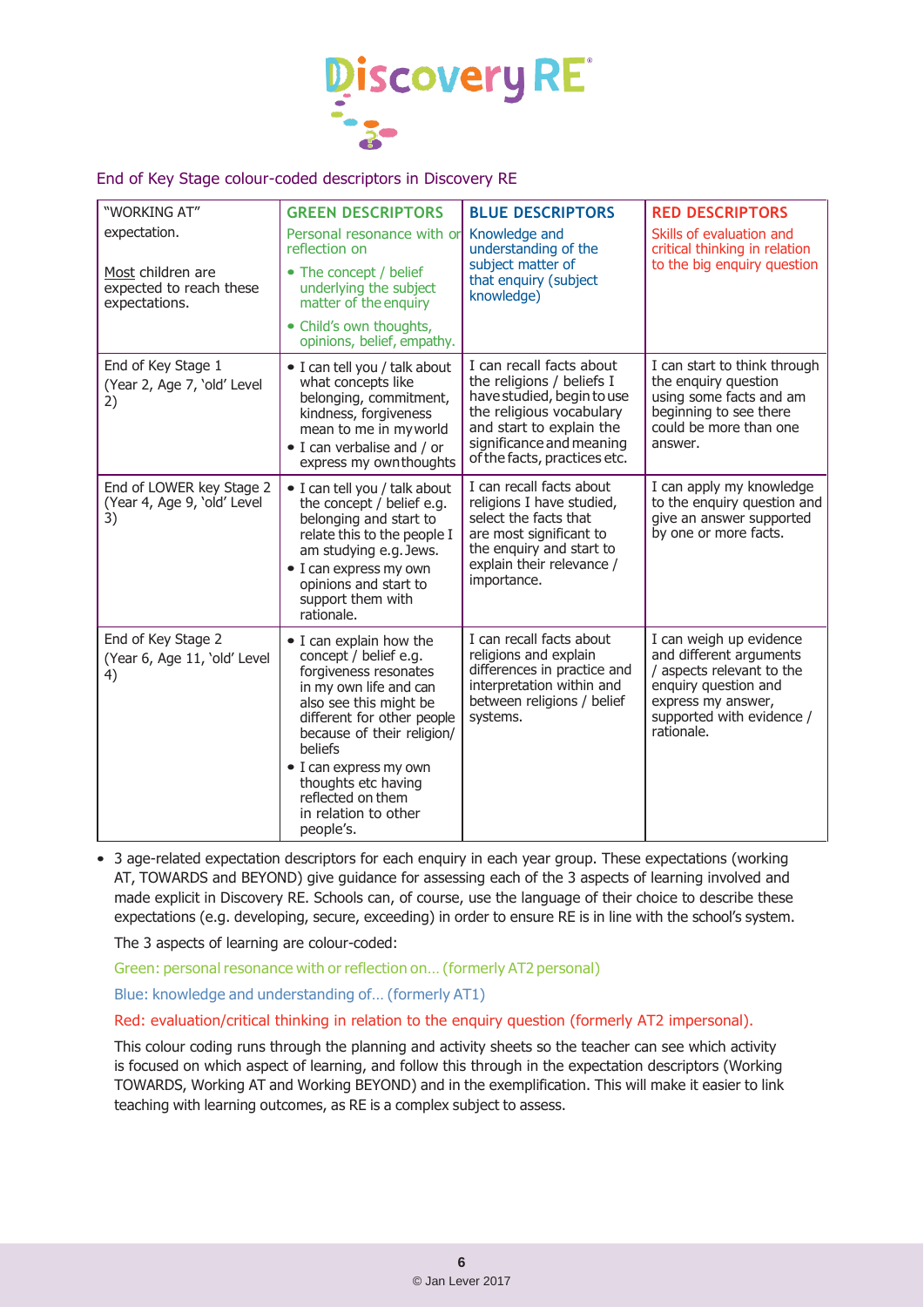

| <b>Year 3 Summer 2</b>                                         | What is the best way for a Sikh to show commitment<br>to God?                                                                                                                                                                                                                                                                                                                                                                                                                                    | <b>Comments</b> |
|----------------------------------------------------------------|--------------------------------------------------------------------------------------------------------------------------------------------------------------------------------------------------------------------------------------------------------------------------------------------------------------------------------------------------------------------------------------------------------------------------------------------------------------------------------------------------|-----------------|
| <b>WORKING</b><br><b>TOWARDS</b>                               | I can talk about different ways that I show commitment.<br>I can talk about some ways Sikhs show commitment to<br>God.                                                                                                                                                                                                                                                                                                                                                                           |                 |
| (Level 2)                                                      | I can show an understanding that Sikhs choose different<br>levels/types of commitment and that's OK.                                                                                                                                                                                                                                                                                                                                                                                             |                 |
| <b>Year 3</b><br>expectation<br><b>WORKING AT</b><br>(Level 3) | can start to evaluate the ways I show more or less<br>commitment and can talk about when showing commitment<br>may be difficult for me.<br>I can describe some of the ways Sikhs show commitment<br>to God, using correct language and vocabulary.<br>I can start to evaluate which ways may show more or less<br>commitment to God for Sikhs.                                                                                                                                                   |                 |
| <b>WORKING</b><br><b>BEYOND</b><br>(Level 4)                   | I can explain that there are many different ways I can<br>show commitment to people or to my goals and can<br>show an understanding that I may have different levels of<br>commitment to different things.<br>I can explain how Sikhs have a range of ways to show<br>commitment to God and understand that some of these will<br>be more significant to some Sikhs than others.<br>I can start to express my own opinion about which ways<br>may express more commitment than others for Sikhs. |                 |

#### Assessment process in the syllabus

The Cumbria Agreed Syllabus measures pupil attainment in line with three aims and includes progression statements which enable teachers to make judgements at the end of Key Stages 1-3

The three aims are listed as

- A Know about andUnderstand
- B Express and Communicate
- C Gain and Deploy Skills

Each aim is divided into three parts

Discovery RE 3rd edition, being conscious of the variety of assessment models used in schools, has developed a colour-coded assessment process with 3 age-related expectations ('working towards', 'working at' and 'working beyond') for the end of each enquiry as well as summary descriptors at the end of each Key Stage. This is to keep in line with recent developments in assessment which have moved away from attainment targets and the eight-level scale. Discovery RE does, however, still cross-reference to the Attainment Targets 1 and 2 and eight level scale used in many older syllabi.

To summarise: How well will Discovery RE serve your syllabus?

Looking back over the 4 points of comparison it is clear that Discovery RE could help schools deliver the Cumbria syllabus.

1. Pedagogies

Discovery RE, using an enquiry approach throughout, would support one of the aims of the Cumbria syllabus 'to be challenged to question and be curious about the meaning, purpose and value of life.

2. Which religions when?

Christianity is taught in each year group. Cumbria schools need to study aspects of at least two other principal religions in depth up to Key Stage 2. As Discovery RE includes enquiries on the 6 principal religions, Cumbria schools would be able to use Discovery RE to meet their requirements.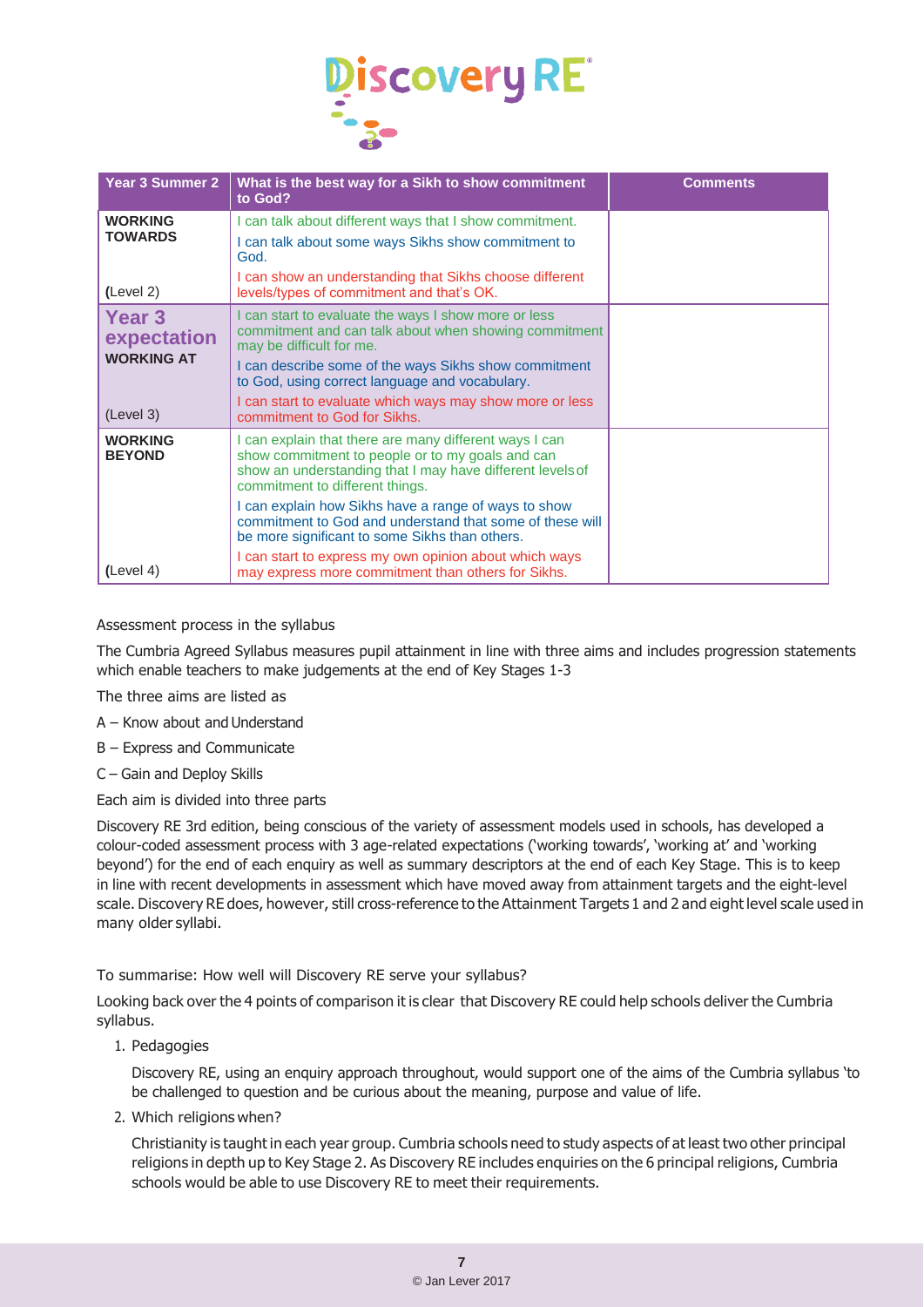

#### 3. Subject knowledge

The key concepts listed in the Cumbria syllabus show significant overlap with Discovery RE enquiries, especially in relation to key beliefs and practices, belonging to a faith community and the way that commitment impacts on daily life. With a few subtle additions Discovery RE could provide the framework to deliver the Cumbria syllabus

4. Assessment

The end of Key Stage expectation descriptors developed in Discovery RE recognise the developments nationally to assess 'beyond levels'. The Cumbria syllabus also offers end of Key Stage progression statements for teachers to measure against. Cumbria schools could use the Discovery RE assessments to help them fulfil their assessment requirements.

#### Support for Discovery RE schools

#### [www.discoveryschemeofwork.com](http://www.discoveryschemeofwork.com/)

We offer the website to Discovery RE users as an ongoing hub of support. People are welcome to contribute. Termly newsletters, fresh articles and additional resources are added regularly. Alerts are sent out via email.

We do our best to offer ongoing support to schools using Discovery RE by:

- Offering each school a mentor, always on hand to answer any questions and offer support and advice
- Giving password-protected access to the Discovery RE Community Area on the website (the login details will be sent via email)
- Termly newsletters including updates and more teaching/learning ideas

#### Our Philosophy

Our belief is that, using an enquiry-based model well, children's critical thinking skills can be developed, their motivation to learn increased, and their knowledge and understanding of, and empathy with people and their beliefs, religious or otherwise, will be enhanced.

This approach takes very seriously the philosophy that children are free to make their own choices and decisions concerning religion and belief. RE does not try to persuade but rather to inform and develop the skills with which evaluation can take place.

Discovery RE uses a four-step enquiry model -

The four steps are: Engagement, Investigation, Evaluation and Expression

These steps allow for an enquiry based learning experience that starts in the child's own world, takes them on a journey into the world of religion and challenges them to think evaluatively about big questions, before reflecting on and expressing their own thoughts. It lends itself to independent work, small and whole group work and a wide range of exciting teaching and learning opportunities. Discovery RE embraces the need to challenge and extend children individually whilst encouraging skills of reflection and empathy.

Discovery RE is a thoughtful and creative set of RE planning for the whole Primary school, F1/2 to Year 6. We hope it makes teachers' lives easier and short-cuts the planning process, freeing them to design exciting and challenging teaching/learning activities for each lesson/enquiry.

Jan Lever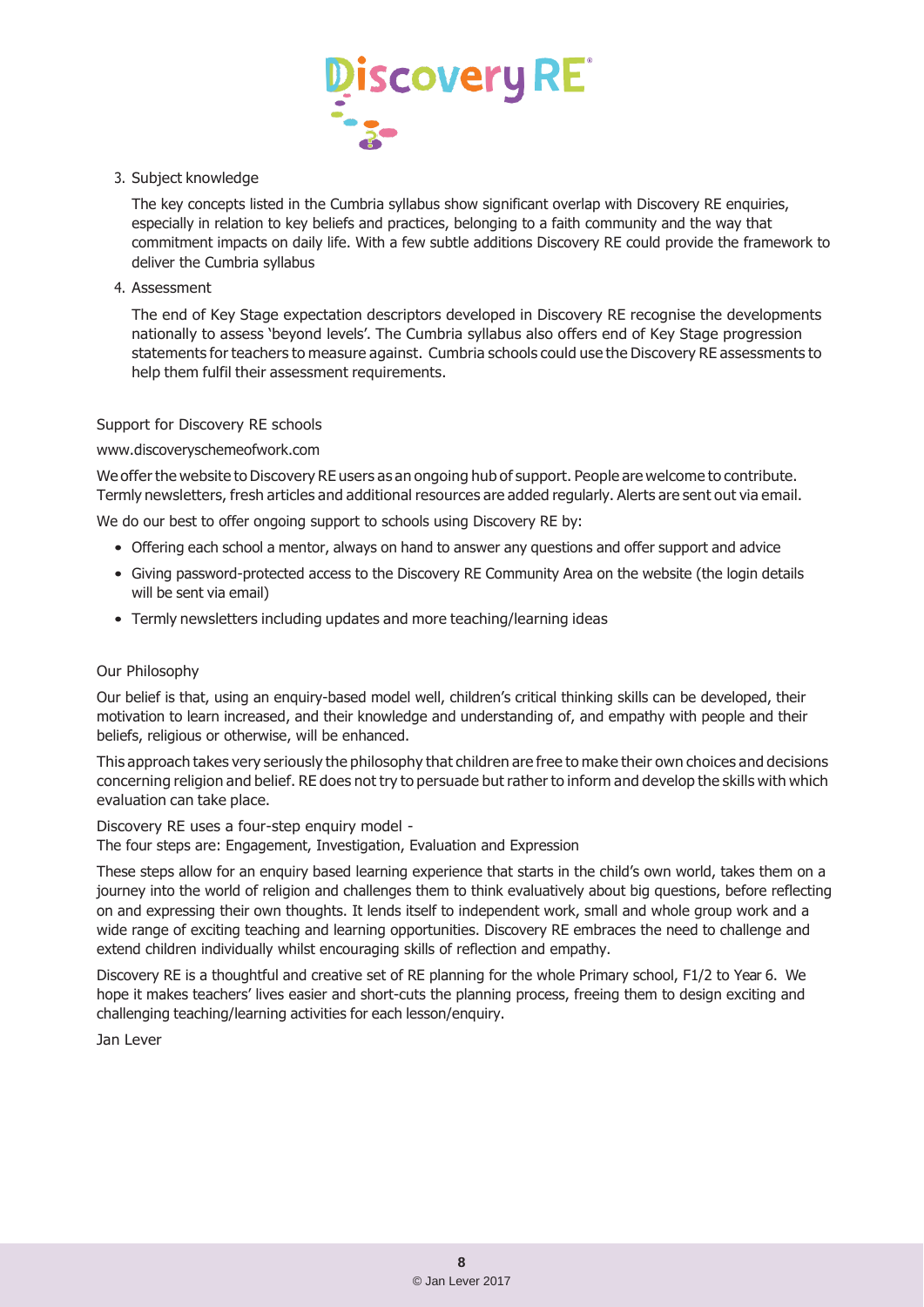|                  | $\bullet$      | <b>Overview Years F1/2 to Year 6</b>                                                                                                                 |                                                                                                                                                                            |                                                                                                            |                                                                                                                                          |                                                                                                     |                                                                                              |
|------------------|----------------|------------------------------------------------------------------------------------------------------------------------------------------------------|----------------------------------------------------------------------------------------------------------------------------------------------------------------------------|------------------------------------------------------------------------------------------------------------|------------------------------------------------------------------------------------------------------------------------------------------|-----------------------------------------------------------------------------------------------------|----------------------------------------------------------------------------------------------|
|                  |                | Autumn 1                                                                                                                                             | Autumn 2                                                                                                                                                                   | Spring 1                                                                                                   | <b>Spring 2</b>                                                                                                                          | Summer 1                                                                                            | Summer 2                                                                                     |
|                  |                | Theme:<br><b>Special People</b>                                                                                                                      | Theme:<br>Christmas                                                                                                                                                        | Theme:<br>Celebrations                                                                                     | Theme:<br>Easter<br><b>Concept: Salvation</b>                                                                                            | Theme:<br><b>Stories</b>                                                                            | Theme:<br><b>Special Places</b>                                                              |
|                  | F1/2           | <b>Key Question:</b><br>What makes people special?                                                                                                   | <b>Concept: Incarnation</b><br><b>Key Question:</b><br>What is Christmas?                                                                                                  | <b>Key Question:</b><br>How do people celebrate?                                                           | <b>Key Question:</b><br>What is Easter?                                                                                                  | <b>Key Question:</b><br>What can we learn from<br>stories?                                          | <b>Key Question:</b><br>What makes places special?                                           |
|                  |                | Religions: Christianity, Judaism Religion: Christianity                                                                                              |                                                                                                                                                                            | <b>Religions: Hinduism</b>                                                                                 | <b>Religion: Christianity</b>                                                                                                            | Religions: Christianity, Islam,<br>Hinduism, Sikhism                                                | <b>Religions: Christianity, Islam,</b><br>Judaism                                            |
|                  |                |                                                                                                                                                      |                                                                                                                                                                            |                                                                                                            |                                                                                                                                          |                                                                                                     |                                                                                              |
|                  |                | Theme:<br><b>Creation Story</b>                                                                                                                      | Theme:<br>Christmas                                                                                                                                                        | Theme:<br>Jesus as a friend                                                                                | Theme:<br>Easter - Palm Sunday                                                                                                           | Theme:<br>Shabbat                                                                                   | Theme:<br>Rosh Hashanah and<br>Yom Kippur                                                    |
| O Jan Lever 2017 |                | <b>Concept: God/Creation</b><br><b>Key Question:</b><br>Does God want Christians to<br>look after the world?                                         | <b>Concept: Incarnation</b><br><b>Key Question:</b><br>What gifts might Christians In<br>my town have given Jesus if he<br>had been born here rather than<br>in Bethlehem? | <b>Concept: Incarnation</b><br><b>Key Question:</b><br>Was it always easy for Jesus to<br>show friendship? | <b>Concept: Salvation</b><br><b>Kev Question:</b><br>Why was Jesus welcomed<br>like a king or celebrity by the<br>crowds on Palm Sunday? | <b>Key Question:</b><br>Is Shabbat important to Jewish<br>children?                                 | <b>Key Question:</b><br>Are Rosh Hashanah and Yom<br>Kippur important to Jewish<br>children? |
|                  |                | <b>Religion: Christianity</b>                                                                                                                        | <b>Religion: Christianity</b>                                                                                                                                              | <b>Religion: Christianity</b>                                                                              | <b>Religion: Christianity</b>                                                                                                            | <b>Religion: Judaism</b>                                                                            | Religion: Judaism                                                                            |
|                  |                | There is an additional optional Judaism enquiry at the end of the Year 1 section: Does celebrating Chanukah make Jewish children feel closer to God? |                                                                                                                                                                            |                                                                                                            |                                                                                                                                          |                                                                                                     |                                                                                              |
|                  |                | Theme:<br>What did Jesus teach?                                                                                                                      | Theme:<br>Christmas - Jesus as gift from<br>God                                                                                                                            | Theme:<br>Passover                                                                                         | Theme:<br>Easter - Resurrection<br><b>Concept: Salvation</b>                                                                             | Theme:<br><b>The Covenant</b>                                                                       | Theme:<br>Rites of Passage and good<br>works                                                 |
|                  |                | <b>Key Question:</b><br>Is it possible to be kind to<br>everyone all of the time?                                                                    | <b>Concept: Incarnation</b><br><b>Key Question:</b><br>Why do Christians believe God<br>gave Jesus to the world?                                                           | <b>Key Question:</b><br>How important is it for Jewish<br>people to do what God asks<br>them to do?        | <b>Key Question:</b><br>How important is it to Christians<br>that Jesus came back to life<br>after His crucifixion?                      | <b>Kev Question:</b><br>How special is the relationship<br>Jews have with God?<br>Religion: Judaism | <b>Key Question:</b><br>What is the best way for a Jew<br>to show commitment to God?         |
|                  | $\overline{2}$ | <b>Religion: Christianity</b>                                                                                                                        | <b>Religion: Christianity</b>                                                                                                                                              | Religion: Judaism                                                                                          | <b>Religion: Christianity</b>                                                                                                            |                                                                                                     | Religion: Judaism                                                                            |
|                  |                |                                                                                                                                                      |                                                                                                                                                                            | Theme:<br>Prayer at home                                                                                   |                                                                                                                                          | Theme:<br>Community and Belonging                                                                   | Theme:<br>Hajj                                                                               |
|                  |                |                                                                                                                                                      |                                                                                                                                                                            | <b>Key Question:</b><br>Does praying at regular<br>intervals help a Muslim in his/<br>her everyday life?   |                                                                                                                                          | <b>Key Question:</b><br>Does going to a Mosque give<br>Muslims a sense of belonging?                | <b>Key Question:</b><br>Does completing Hajj make a<br>person a better Muslim?               |
|                  |                |                                                                                                                                                      |                                                                                                                                                                            | <b>Religion: Islam</b>                                                                                     |                                                                                                                                          | <b>Religion: Islam</b>                                                                              | Religion: Islam                                                                              |
|                  | <b>TA</b>      |                                                                                                                                                      |                                                                                                                                                                            |                                                                                                            |                                                                                                                                          |                                                                                                     |                                                                                              |

 $\left. \right.$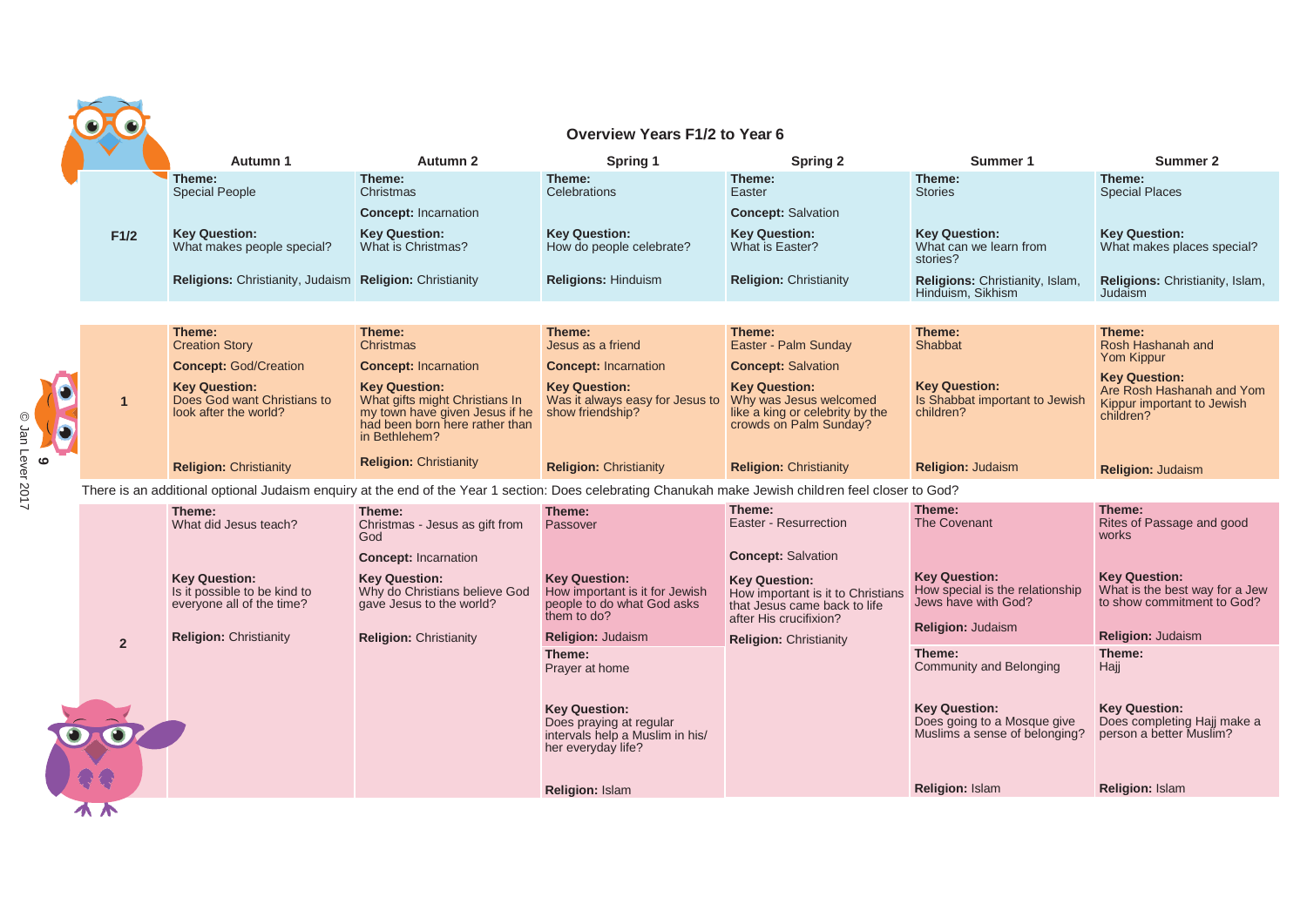#### **Overview Years F1/2 to Year 6**

|                |                                                                                                                                       |                                                                                     | <b>Overview Years F1/2 to Year 6</b>                                                                                                     |                                                   |                                                                             |                                                                                         |
|----------------|---------------------------------------------------------------------------------------------------------------------------------------|-------------------------------------------------------------------------------------|------------------------------------------------------------------------------------------------------------------------------------------|---------------------------------------------------|-----------------------------------------------------------------------------|-----------------------------------------------------------------------------------------|
|                | Theme:<br><b>Divali</b>                                                                                                               | Theme:<br>Christmas                                                                 | Theme:<br>Jesus' Miracles                                                                                                                | Theme:<br>Easter - Forgiveness                    | *Theme:<br><b>Hindu Beliefs</b>                                             | *Theme:<br>Pilgrimage to the River Ganges                                               |
|                |                                                                                                                                       | <b>Concept: Incarnation</b>                                                         | <b>Concept: Incarnation</b>                                                                                                              | <b>Concept: Salvation</b>                         |                                                                             |                                                                                         |
|                | <b>Key Question:</b><br>Would celebrating Divali at<br>home and in the community<br>bring a feeling of belonging to a<br>Hindu child? | <b>Key Question:</b><br>Has Christmas lost its true<br>meaning?                     | <b>Key Question:</b><br>Could Jesus heal people? Were What is 'good' about Good<br>these miracles or is there some<br>other explanation? | <b>Key Question:</b><br>Friday?                   | <b>Key Question:</b><br>How can Brahman be<br>everywhere and in everything? | <b>Key Question:</b><br>Would visiting the River Ganges<br>feel special to a non-Hindu? |
|                | <b>Religion: Hinduism</b>                                                                                                             | <b>Religion: Christianity</b>                                                       | <b>Religion: Christianity</b>                                                                                                            | <b>Religion: Christianity</b>                     | <b>Religion: Hinduism</b>                                                   | Religion: Hinduism                                                                      |
| $\mathbf{3}$   | *Theme:<br>The Amrit Ceremony and the<br>Khalsa                                                                                       |                                                                                     |                                                                                                                                          |                                                   | *Theme:<br><b>Sharing and Community</b>                                     | *Theme:<br><b>Prayer and Worship</b>                                                    |
|                | <b>Key Question:</b><br>Does joining the Khalsa make a<br>person a better Sikh?                                                       |                                                                                     |                                                                                                                                          |                                                   | <b>Key Question:</b><br>Do Sikhs think it is important to<br>share?         | <b>Key Question:</b><br>What is the best way for a Sikh to<br>show commitment to God?   |
|                | Religion: Sikhism                                                                                                                     |                                                                                     |                                                                                                                                          |                                                   | Religion: Sikhism                                                           | Religion: Sikhism                                                                       |
|                |                                                                                                                                       |                                                                                     |                                                                                                                                          |                                                   |                                                                             |                                                                                         |
|                | Theme:<br><b>Beliefs and Practices</b>                                                                                                | Theme:<br>Christmas                                                                 | Theme:<br>Passover                                                                                                                       | Theme:<br>Easter                                  | Theme:<br>Rites of Passage and good                                         | Theme:<br>Prayer and Worship                                                            |
|                |                                                                                                                                       | <b>Concept: Incarnation</b>                                                         |                                                                                                                                          | <b>Concept: Salvation</b>                         | works                                                                       |                                                                                         |
|                | <b>Key Question:</b>                                                                                                                  | <b>Key Question:</b>                                                                | <b>Key Question:</b>                                                                                                                     | <b>Key Question:</b>                              | <b>Key Question:</b>                                                        | <b>Key Question:</b>                                                                    |
|                | How special is the relationship<br>Jews have with God?                                                                                | What is the most significant<br>part of the nativity story for<br>Christians today? | How important is it for Jewish<br>people to do what God asks<br>them to do?                                                              | Is forgiveness always possible<br>for Christians? | What is the best way for a Jew<br>to show commitment to God?                | Do people need to go to church<br>to show they are Christians?                          |
| $\overline{4}$ | <b>Religion: Judaism</b>                                                                                                              | <b>Religion: Christianity</b>                                                       | <b>Religion: Judaism</b>                                                                                                                 | <b>Religion: Christianity</b>                     | <b>Religion: Judaism</b>                                                    | <b>Religion: Christianity</b>                                                           |
|                | Theme:<br><b>Buddha's teachings</b>                                                                                                   |                                                                                     | Theme:<br>The 8-fold path                                                                                                                |                                                   | Theme:<br>The 8-fold path                                                   |                                                                                         |
|                | <b>Key Question:</b>                                                                                                                  |                                                                                     | <b>Key Question:</b>                                                                                                                     |                                                   | <b>Key Question:</b>                                                        |                                                                                         |
|                | Is it possible for everyone to be<br>happy?                                                                                           |                                                                                     | Can the Buddha's teachings<br>make the world a better place?                                                                             |                                                   | What is the best way for a<br>Buddhist to lead a good life?                 |                                                                                         |
|                | <b>Religion: Buddhism</b>                                                                                                             |                                                                                     |                                                                                                                                          |                                                   |                                                                             |                                                                                         |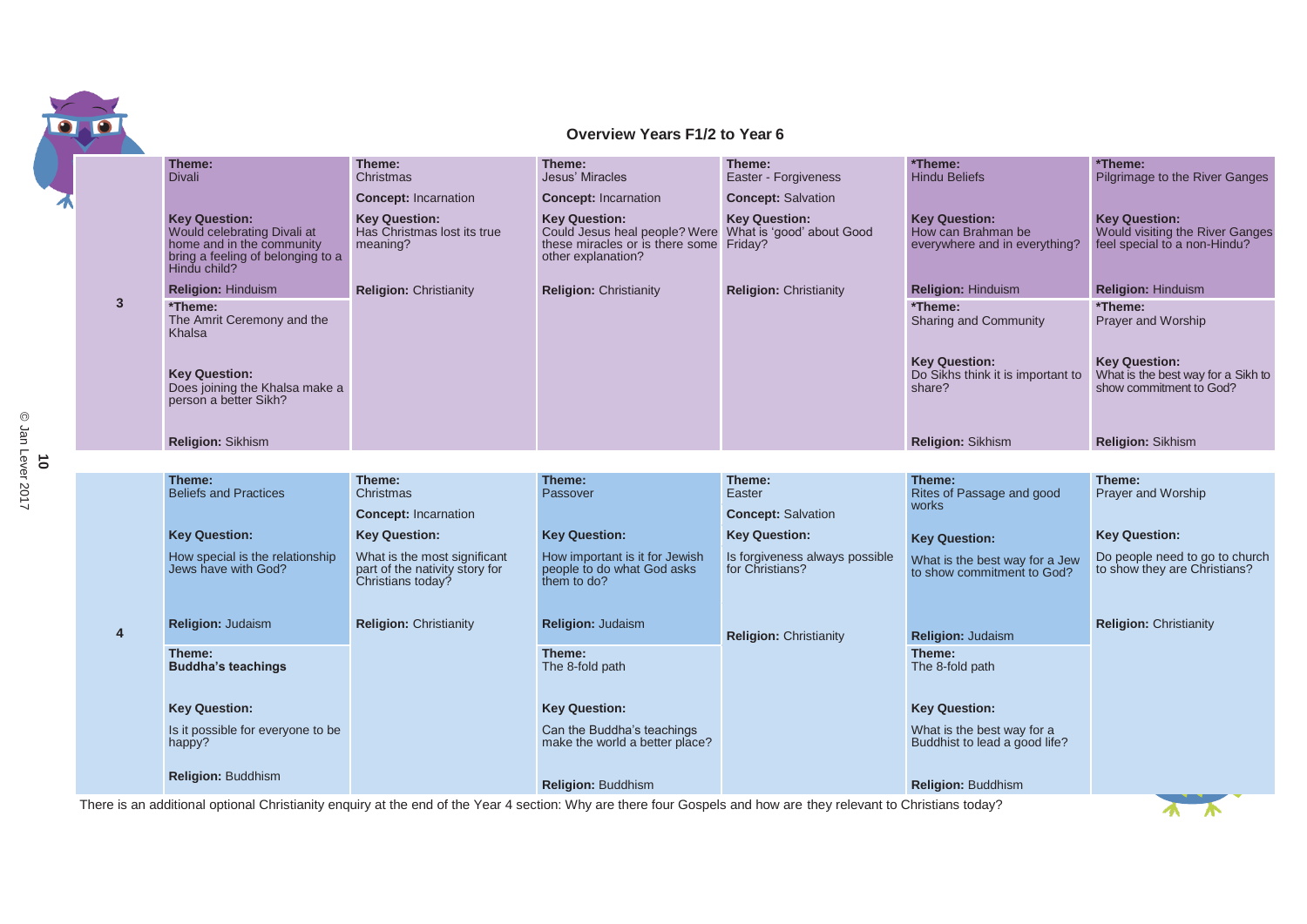#### **Overview Years F1/2 to Year 6**

|                | *Theme:<br>Belief into action                                                                                                                                          | Theme:<br>Christmas                                                           | *Theme:<br>Beliefs and moral values                                         | Theme:<br>Easter                                                                                                | *Theme:<br><b>Prayer and Worship</b>                                                               | Theme:<br><b>Beliefs and Practices</b>                                                        |
|----------------|------------------------------------------------------------------------------------------------------------------------------------------------------------------------|-------------------------------------------------------------------------------|-----------------------------------------------------------------------------|-----------------------------------------------------------------------------------------------------------------|----------------------------------------------------------------------------------------------------|-----------------------------------------------------------------------------------------------|
|                |                                                                                                                                                                        | <b>Concept: Incarnation</b>                                                   |                                                                             | <b>Concept: Salvation</b>                                                                                       |                                                                                                    |                                                                                               |
|                | <b>Key Question:</b><br>How far would a Sikh go for his/<br>her religion?                                                                                              | <b>Key Question:</b><br>Is the Christmas story true?                          | <b>Key Question:</b><br>Are Sikh stories important<br>today?                | <b>Key Question:</b><br>How significant is it for<br><b>Christians to believe God</b><br>intended Jesus to die? | <b>Key Question:</b><br>What is the best way for a Sikh<br>to show commitment to God?              | <b>Key Question:</b><br>What is the best way for a<br>Christian to show commitment<br>to God? |
| $5\phantom{1}$ | <b>Religion: Sikhism</b>                                                                                                                                               | <b>Religion: Christianity</b>                                                 | <b>Religion: Sikhism</b>                                                    | <b>Religion: Christianity</b>                                                                                   | <b>Religion: Sikhism</b>                                                                           | <b>Religion: Christianity</b>                                                                 |
|                | *Theme:                                                                                                                                                                |                                                                               | *Theme:                                                                     |                                                                                                                 | *Theme:                                                                                            |                                                                                               |
|                | <b>Prayer and Worship</b>                                                                                                                                              |                                                                               | <b>Hindu Beliefs</b>                                                        |                                                                                                                 | Beliefs and moral values                                                                           |                                                                                               |
|                | <b>Key Question:</b><br>What is the best way for a<br>Hindu to show commitment to<br>God?                                                                              |                                                                               | <b>Key Question:</b><br>How can Brahman be<br>everywhere and in everything? |                                                                                                                 | <b>Key Question:</b><br>Do beliefs in Karma, Samsara<br>and Moksha help Hindus lead<br>good lives? |                                                                                               |
|                | <b>Religion: Hinduism</b>                                                                                                                                              |                                                                               | <b>Religion: Hinduism</b>                                                   |                                                                                                                 | <b>Religion: Hinduism</b>                                                                          |                                                                                               |
|                | There is an additional optional Christianity enquiry at the end of the Year 5 section: Does belief in the Trinity help Christians make better sense of God as a whole? |                                                                               |                                                                             |                                                                                                                 |                                                                                                    |                                                                                               |
|                | Theme:<br><b>Beliefs and Practices</b>                                                                                                                                 | Theme:<br>Christmas                                                           | Theme:<br><b>Beliefs and Meaning</b>                                        | Theme:<br>Easter                                                                                                | Theme:<br>Beliefs and moral values                                                                 |                                                                                               |
|                |                                                                                                                                                                        | <b>Concept: Incarnation</b>                                                   | <b>Concept: Salvation</b>                                                   | <b>Concept: Gospel</b>                                                                                          |                                                                                                    |                                                                                               |
|                | <b>Key Question:</b><br>What is the best way for a<br>Muslim to show commitment to<br>God?                                                                             | <b>Key Question:</b><br>How significant is it that Mary<br>was Jesus' mother? | <b>Key Question:</b><br>Is anything ever eternal?                           | <b>Key Question:</b><br>Is Christianity still a strong<br>religion 2000 years after Jesus<br>was on Earth?      | <b>Key Question:</b><br>Does belief in Akhirah (life after death) help Muslims lead good<br>lives? |                                                                                               |
|                | <b>Religion: Islam</b>                                                                                                                                                 | <b>Religion: Christianity</b>                                                 | <b>Religion: Christianity</b>                                               | <b>Religion: Christianity</b>                                                                                   | <b>Religion: Islam</b>                                                                             |                                                                                               |
| 6              |                                                                                                                                                                        | Theme:<br>Christmas                                                           |                                                                             |                                                                                                                 | NB: This enquiry is taught in 2 sections over the term                                             |                                                                                               |
|                |                                                                                                                                                                        | <b>Concept: Incarnation</b>                                                   |                                                                             |                                                                                                                 |                                                                                                    |                                                                                               |



There is an additional optional Christianity enquiry at the end of the Year 6 section: How did Jesus create a 'New Covenant' and what does that mean to Christians today?

**Key Question:**

**Religion:** Christianity

Do Christmas celebrations and traditions help Christians understand who Jesus was and why he was born?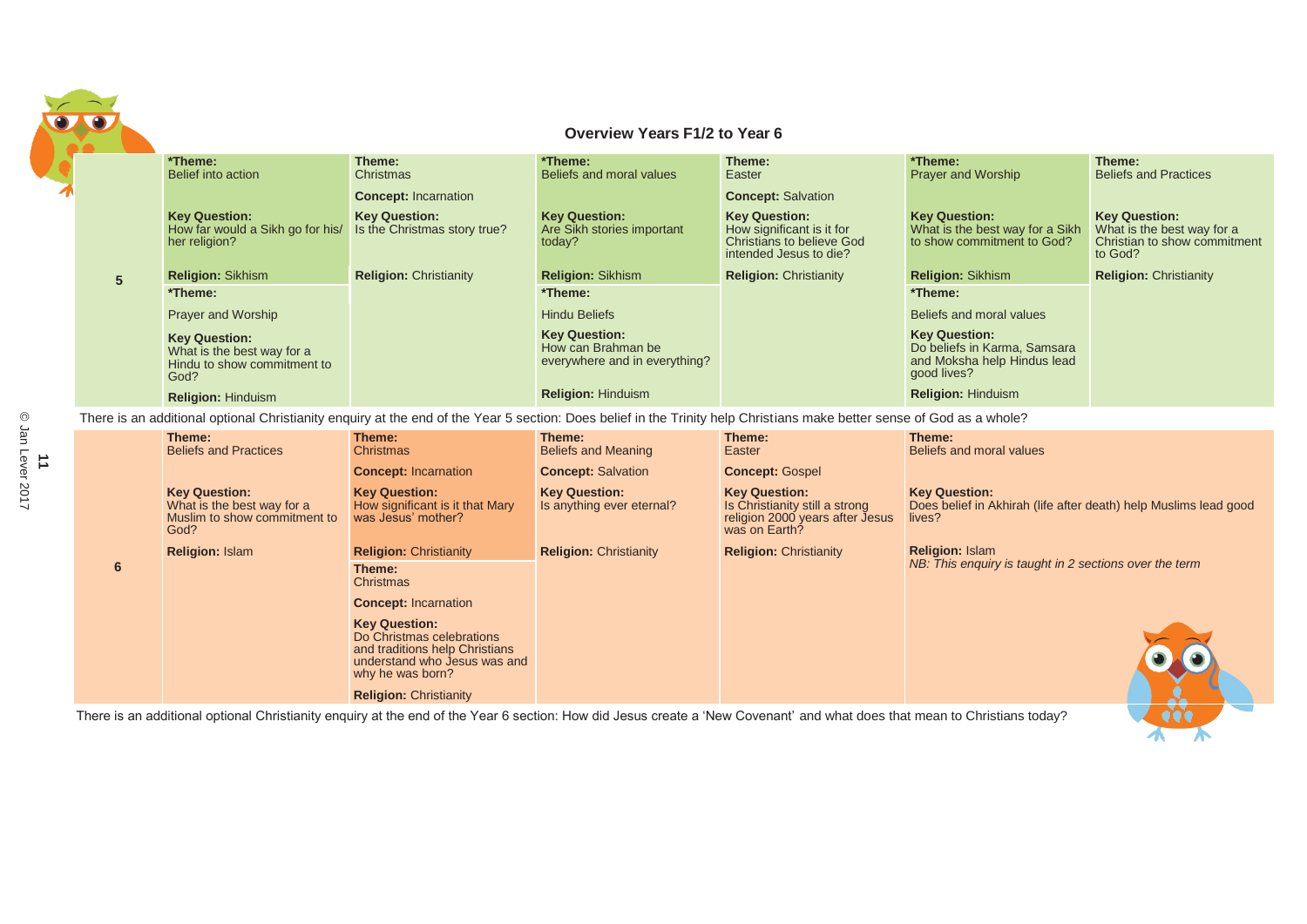

# **Discovery RE3rd edition Content summary for each Discovery RE enquiry**

# **Christianity**

| Year &<br>Term       | <b>Discovery RE enquiry question</b>                                                                                                     | <b>Key Content</b>                                                                                                                                                                           |
|----------------------|------------------------------------------------------------------------------------------------------------------------------------------|----------------------------------------------------------------------------------------------------------------------------------------------------------------------------------------------|
| F1/2<br>Autumn 1     | What makes people special?                                                                                                               | Family, friends, role models, Jesus, Moses                                                                                                                                                   |
| F1/2<br>Autumn 2     | What is Christmas?<br>Concept: Incarnation                                                                                               | Giving, thanks, Christmas story, shepherds, wise<br>men, Nativity                                                                                                                            |
| F1/2<br>Spring 1     | How do people celebrate?                                                                                                                 | New Year, Chinese New Year, Nowruz (Persian New<br>Year), Holi                                                                                                                               |
| F1/2<br>Spring 2     | What is Faster?<br>Concept: Salvation                                                                                                    | Spring, Easter Eggs, Palm Sunday, cross                                                                                                                                                      |
| F1/2<br>Summer 1     | What can we learn from stories?                                                                                                          | Boy who cried wolf, Crocodile and the priest (Sikh),<br>Bilal and the butterfly (Muslim), Gold Giving Serpent<br>(Indian), The elephant and the dog (Asian), The<br>parable of the lost coin |
| F1/2<br>Summer 2     | What makes places special?                                                                                                               | Home, global homes, the world, church, mosque,<br>synagogue                                                                                                                                  |
| Year $1$<br>Autumn 1 | Does God want Christians to look after the<br>world?<br>Concept: God/Creation                                                            | Creation Story - environmental issues<br>recycling/ stewardship                                                                                                                              |
| Year $1$<br>Autumn 2 | What gifts might Christians in my town have<br>given Jesus if he had been born here rather<br>than in Bethlehem?<br>Concept: Incarnation | Giving - care taken as to the choice of gift                                                                                                                                                 |
| Year 1<br>Spring 1   | Was it always easy for Jesus to show<br>friendship?<br>Concept: Incarnation                                                              | Zacchaeus - Jesus stills the storm<br>Lazarus - friendship                                                                                                                                   |
| Year 1<br>Spring 2   | Why was Jesus welcomed like a king or<br>celebrity by the crowds on Palm Sunday?<br>Concept: Salvation                                   | Preparing for a special person<br>The Messiah                                                                                                                                                |
| Year 2<br>Autumn 1   | Is it possible to be kind to everyone all of<br>the time?                                                                                | Good Samaritan, Love your neighbour,<br>Healing the paralysed man<br>Saviour, Advent, Jesus' teachings                                                                                       |
| Year 2<br>Autumn 2   | Why do Christians believe God gave Jesus to<br>the world?<br>Concept: Incarnation                                                        | Saviour, Advent, Jesus' teachings                                                                                                                                                            |
| Year 2<br>Spring 2   | How important is it to Christians that Jesus<br>came back to life after his crucifixion?<br>Concept: Salvation                           | Easter symbols - resurrection- new life - egg                                                                                                                                                |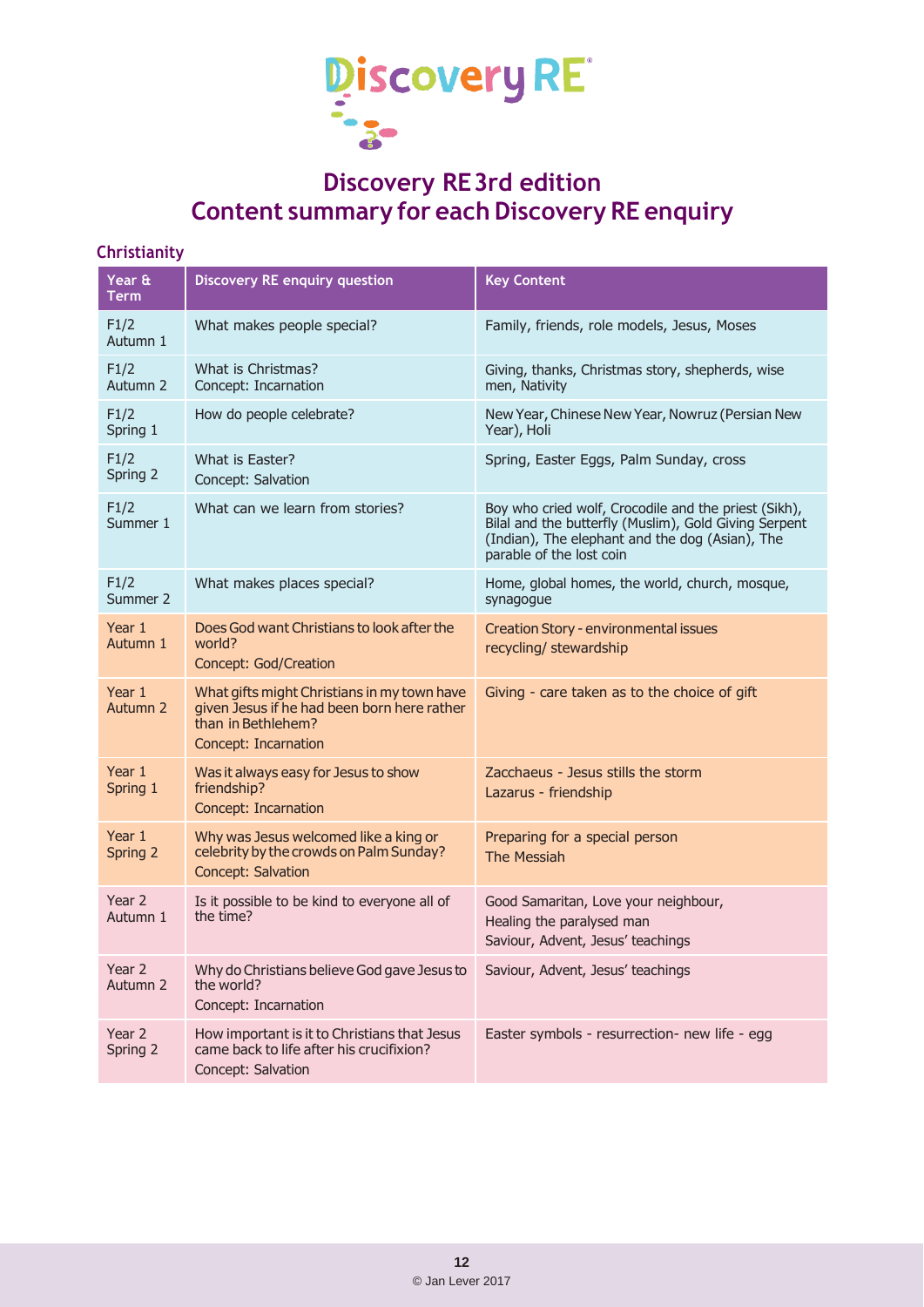

# **Christianity cont.**

| Year 3<br>Autumn 2                         | Has Christmas lost its true meaning?<br>Concept: Incarnation                                                                         | Symbols, key message to Christians                                                                                            |
|--------------------------------------------|--------------------------------------------------------------------------------------------------------------------------------------|-------------------------------------------------------------------------------------------------------------------------------|
| Year 3<br>Spring 1                         | Could Jesus heal people? Were these<br>miracles or is there some other<br>explanation?<br>Concept: Incarnation                       | Jesus and the blind man - The paralysed man -<br><b>Miracles</b>                                                              |
| Year 3<br>Spring 2                         | What is 'good' about Good Friday?<br>Concept: Salvation                                                                              | The Last Supper, Crucifixion, forgiveness                                                                                     |
| Year 4<br>Autumn 2                         | What is the most significant part of the<br>nativity story for Christians today?<br>Concept: Incarnation                             | Christmas symbols, angel, star, gifts, Incarnation,<br>Christingle                                                            |
| Year 4<br>Spring 2                         | Is forgiveness always possible for<br>Christians?<br>Concept: Salvation                                                              | The Last Supper, Forgiveness, Jesus' teachings on<br>enemies, anger, revenge,                                                 |
| Year 4<br>Summer 2                         | Do people need to go to church to show they<br>are Christians?                                                                       | Church, baptism, Eucharist, worship, daily life, prayer                                                                       |
| Year 5<br>Autumn 2                         | Is the Christmas story true?<br>Concept: Incarnation                                                                                 | Christmas story                                                                                                               |
| Year 5<br>Spring 2                         | How significant is it for Christians to believe<br>God intended Jesus to die?<br>Concept: Salvation                                  | Last Supper, Holy week, Crucifixion                                                                                           |
| Year 5<br>Summer 2<br><b>or</b>            | What is the best way for a Christian to show<br>commitment to God?                                                                   | Love your neighbour, Faith in action, Christian<br>charities, Mother Teresa, Martin Luther King, prayer,<br>Communion, church |
|                                            | Does belief in the Trinity help Christians<br>make better sense of God as a whole?                                                   | Trinity, Bible, church, hymns, creeds, Gospels                                                                                |
| Year 6<br>Autumn <sub>2</sub><br><b>or</b> | How significant is it that Mary was Jesus'<br>mother?<br>Concept: Incarnation                                                        | Mary in art<br>Why was Mary chosen?<br><b>Joseph</b>                                                                          |
|                                            | Do Christmas celebrations and traditions<br>help Christians understand who Jesus was<br>and why he was born?<br>Concept: Incarnation | Celebrations and traditions, symbols                                                                                          |
| Year 6<br>Spring 1                         | Is anything ever eternal?<br>Concept: Salvation                                                                                      | Jesus teachings and parables, Lost Son, 10 lepers, 2<br>Great commandments, agape, heaven, love                               |
| Year 6<br>Spring 2                         | Is Christianity still a strong religion 2000<br>years after Jesus was on Earth?<br>Concept: Gospel                                   | Festivals, charities, Christianity in society                                                                                 |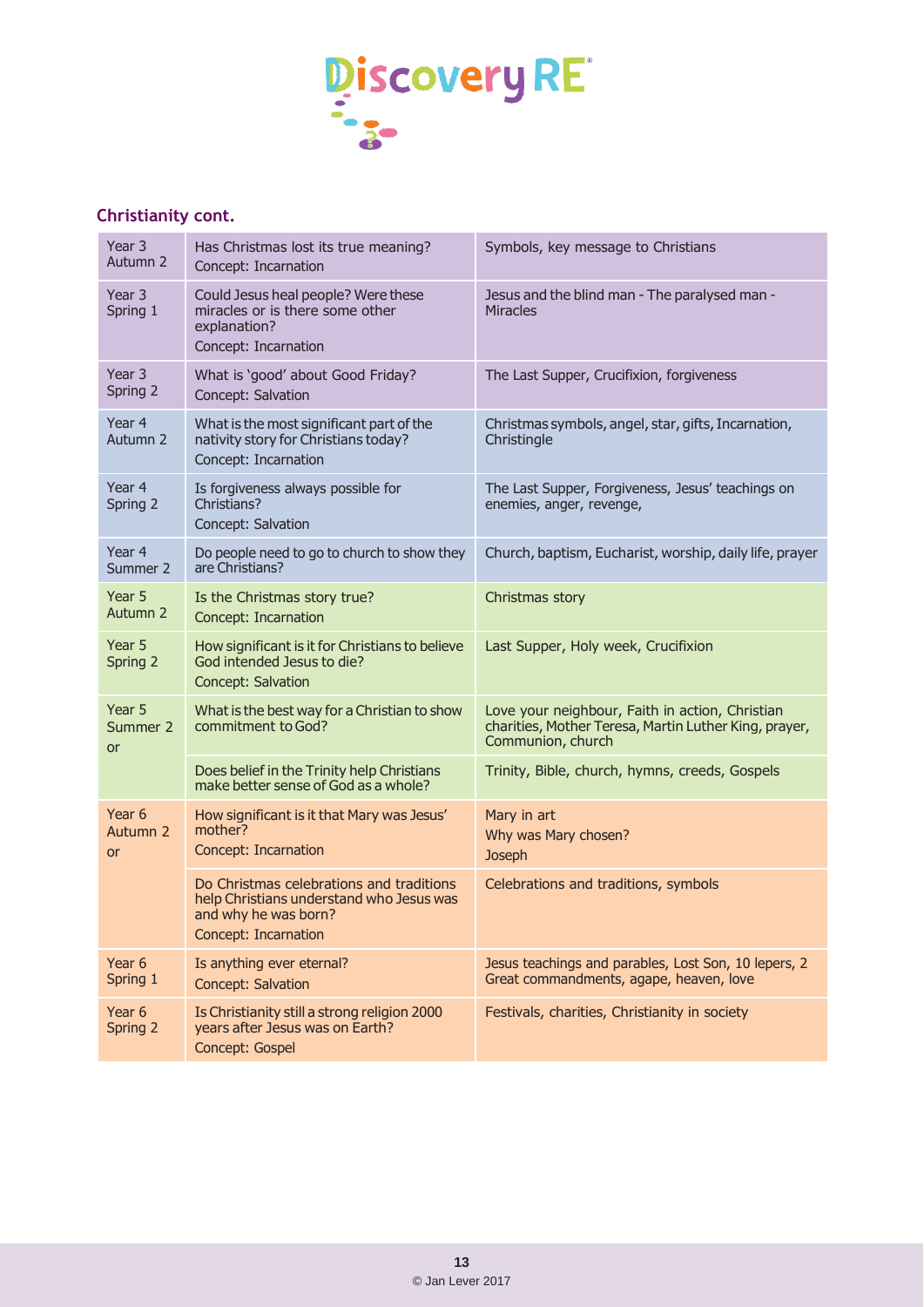

# **Buddhism**

| Year &<br>Term     | <b>Discovery RE enquiry question</b>                         | <b>Key Content</b>                                                                                                                                       |
|--------------------|--------------------------------------------------------------|----------------------------------------------------------------------------------------------------------------------------------------------------------|
| Year 4<br>Autumn 1 | Is it possible for everyone to be happy?                     | Life of the Buddha, the search for enlightenment                                                                                                         |
| Year 4<br>Spring 1 | Can the Buddha's teachings make the world<br>a better place? | The 8-fold path, 3 universal truths, suffering,<br>Buddha's teachings, Right Speech                                                                      |
| Year 4<br>Summer 1 | What is the best way for a Buddhist to lead<br>a good life   | The 8-fold path (Right Viewpoint, Right Awareness,<br>Right Speech, Right Concentration, Right Action, Right<br>Thought, Right Effort and Right Living). |

### **Hinduism**

| Year &<br>Term     | <b>Discovery RE enquiry question</b>                                                                       | <b>Key Content</b>                                             |
|--------------------|------------------------------------------------------------------------------------------------------------|----------------------------------------------------------------|
| Year 3<br>Autumn 1 | Would celebrating Divali at home and in the<br>community bring a feeling of belonging to a<br>Hindu child? | Story of Rama and Sita, Divali, Lakshmi, temple                |
| Year 3<br>Summer 1 | How can Brahman be everywhere and in<br>everything?                                                        | Brahman, deities, Ganesha, Trimurti                            |
| Year 3<br>Summer 2 | Would visiting the River Ganges feel special<br>to a non-Hindu?                                            | River Ganges, pilgrimage, funeral customs, Varanasi            |
| Year 5<br>Autumn 1 | What is the best way for a Hindu to show<br>commitment to God?                                             | Murtis, worship at home (Puja), 4 goals, Dharma,<br>Pilgrimage |
| Year 5<br>Spring 1 | How can Brahman be everywhere and in<br>everything?                                                        | Is there a soul?, trimurti, God, deities                       |
| Year 5<br>Summer 1 | Do beliefs in Karma, Samsara and Moksha<br>help Hindus lead good lives?                                    | Good deeds, Rama, re-incarnation, Sadhu                        |

#### **Islam**

| Year &<br><b>Term</b>         | <b>Discovery RE enquiry question</b>                                          | <b>Key Content</b>                                                                    |
|-------------------------------|-------------------------------------------------------------------------------|---------------------------------------------------------------------------------------|
| Year 2<br>Spring 1            | Does praying at regular intervals help a<br>Muslim in his/ her everyday life? | Prayer, commitment to Allah                                                           |
| Year 2<br>Summer 1            | Does going to a mosque give Muslims a<br>sense of belonging?                  | Mosque, washing, prayer in a mosque                                                   |
| Year <sub>2</sub><br>Summer 2 | Does completing Hajj make a person a<br>better Muslim?                        | Pilgrimage - Hajj - Makkah - significance - 5 pillars                                 |
| Year 6<br>Autumn 1            | What is the best way for a Muslim to show<br>commitment to God                | 5 pillars - prayer - charity -fasting - Hajj pilgrimage                               |
| Year 6<br>Summer 1            | Does belief in Akhirah (life after death) help<br>Muslims lead good lives?    | Actions/consequences, Greater Jihad, Military Jihad,<br>Qur'an, Lesser Jihad/Holy War |
| Year 6<br>Summer 2            |                                                                               |                                                                                       |